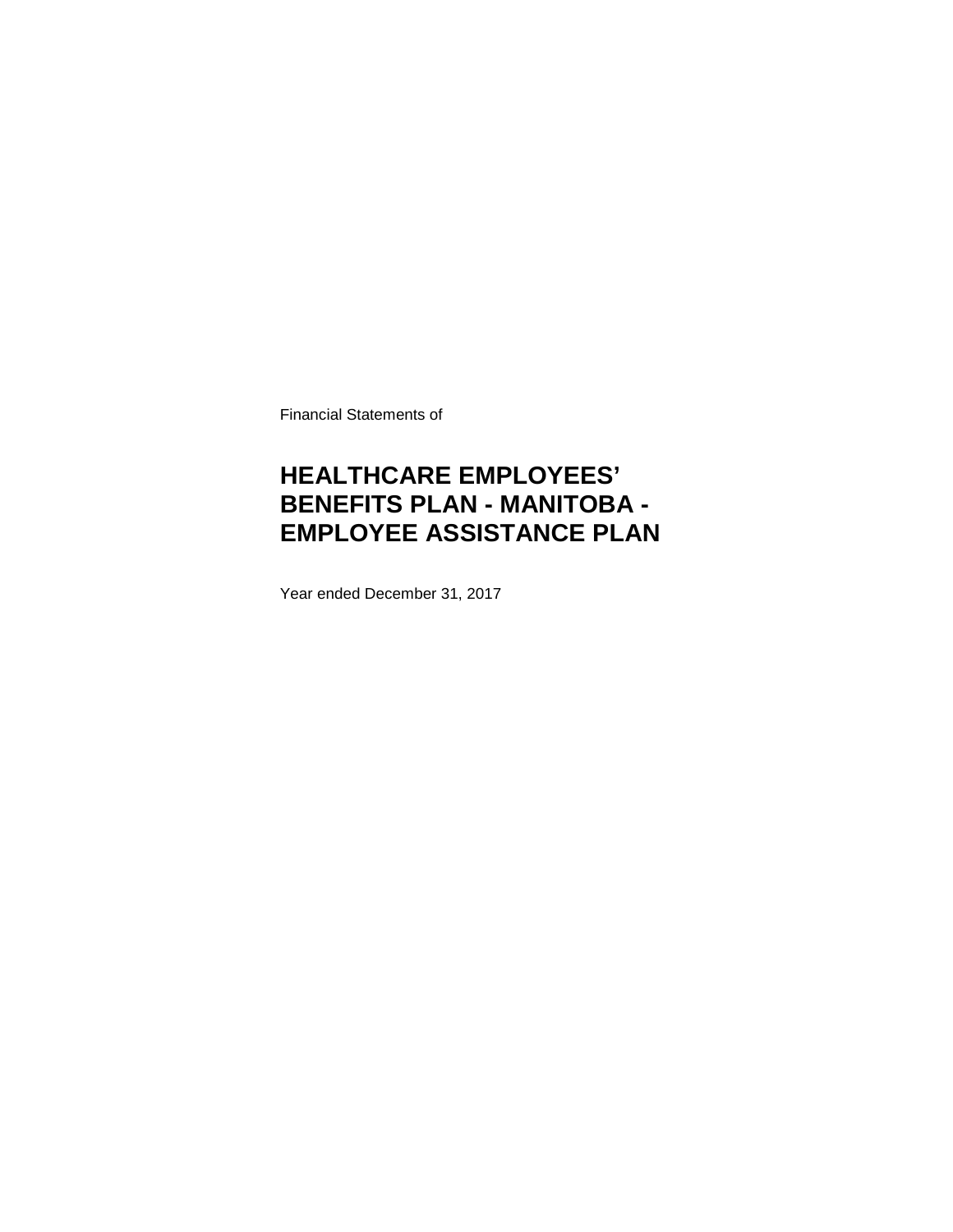

KPMG LLP One Lombard Place Suite 2000 Winnipeg MB R3B 0X3

Telephone (204) 957-1770 Fax (204) 957-0808 www.kpmg.ca

### **INDEPENDENT AUDITORS' REPORT**

To the Board of Trustees of Healthcare Employees' Benefits Plan - Manitoba - Employee Assistance Plan

We have audited the accompanying financial statements of Healthcare Employees' Benefits Plan - Manitoba - Employee Assistance Plan, which comprise the statement of financial position as at December 31, 2017, the statement of changes in net assets available for benefits for the year then ended, and notes, comprising a summary of significant accounting policies and other explanatory information.

### *Management's Responsibility for the Financial Statements*

Management is responsible for the preparation and fair presentation of these financial statements in accordance with Canadian accounting standards for pension plans, and for such internal control as management determines is necessary to enable the preparation of financial statements that are free from material misstatement, whether due to fraud or error.

### *Auditors' Responsibility*

Our responsibility is to express an opinion on these financial statements based on our audit. We conducted our audit in accordance with Canadian generally accepted auditing standards. Those standards require that we comply with ethical requirements and plan and perform the audit to obtain reasonable assurance about whether the financial statements are free from material misstatement.

An audit involves performing procedures to obtain audit evidence about the amounts and disclosures in the financial statements. The procedures selected depend on our judgment, including the assessment of the risks of material misstatement of the financial statements, whether due to fraud or error. In making those risk assessments, we consider internal control relevant to the entity's preparation and fair presentation of the financial statements in order to design audit procedures that are appropriate in the circumstances, but not for the purpose of expressing an opinion on the effectiveness of the entity's internal control. An audit also includes evaluating the appropriateness of accounting policies used and the reasonableness of accounting estimates made by management, as well as evaluating the overall presentation of the financial statements.

We believe that the audit evidence we have obtained is sufficient and appropriate to provide a basis for our audit opinion.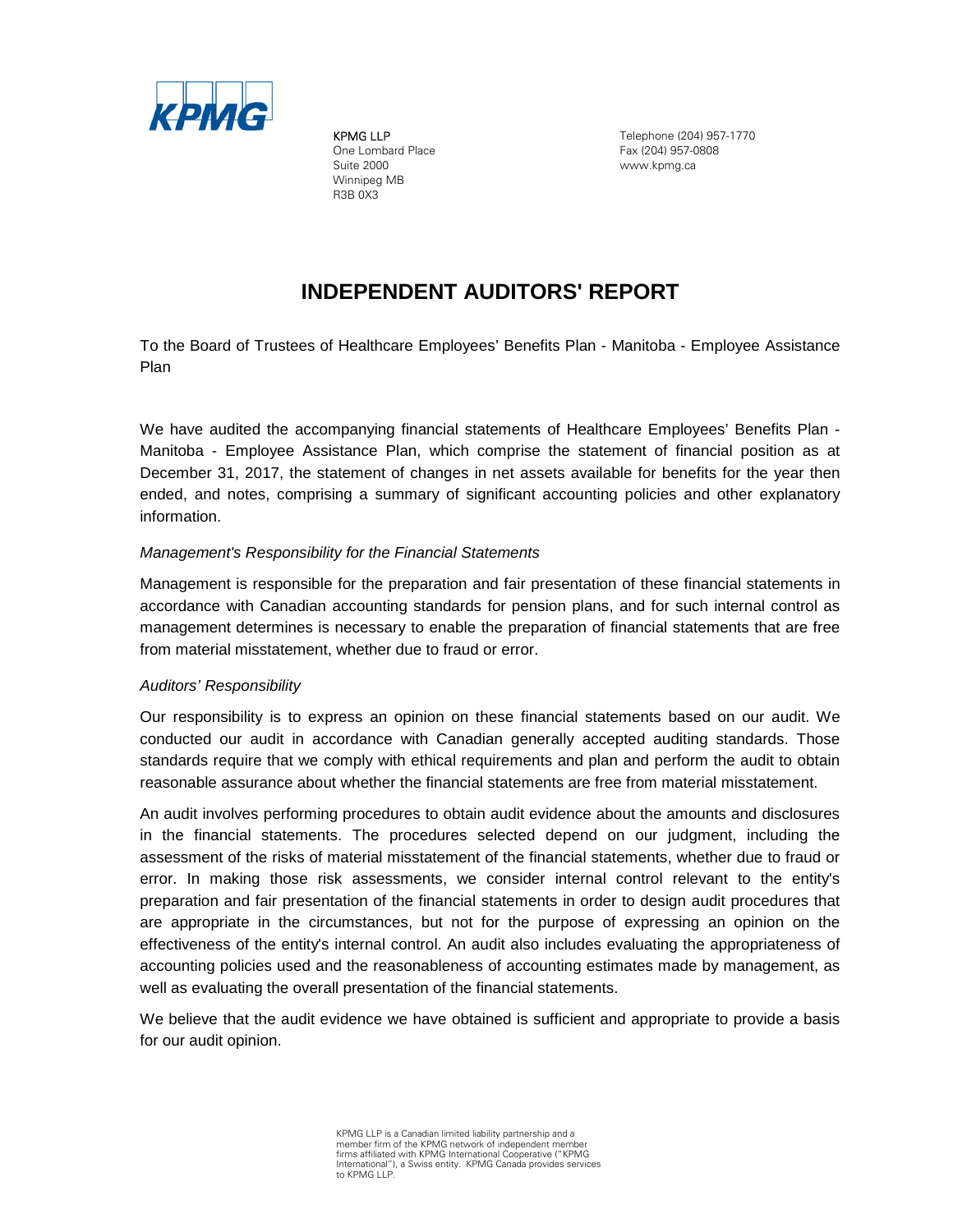

### *Opinion*

In our opinion, the financial statements present fairly, in all material respects, the financial position of Healthcare Employees' Benefits Plan - Manitoba - Employee Assistance Plan as at December 31, 2017, and the changes in its net assets available for benefits for the year then ended in accordance with Canadian accounting standards for pension plans.

 $KPMG$  14P

Chartered Professional Accountants

June 15, 2018 Winnipeg, Canada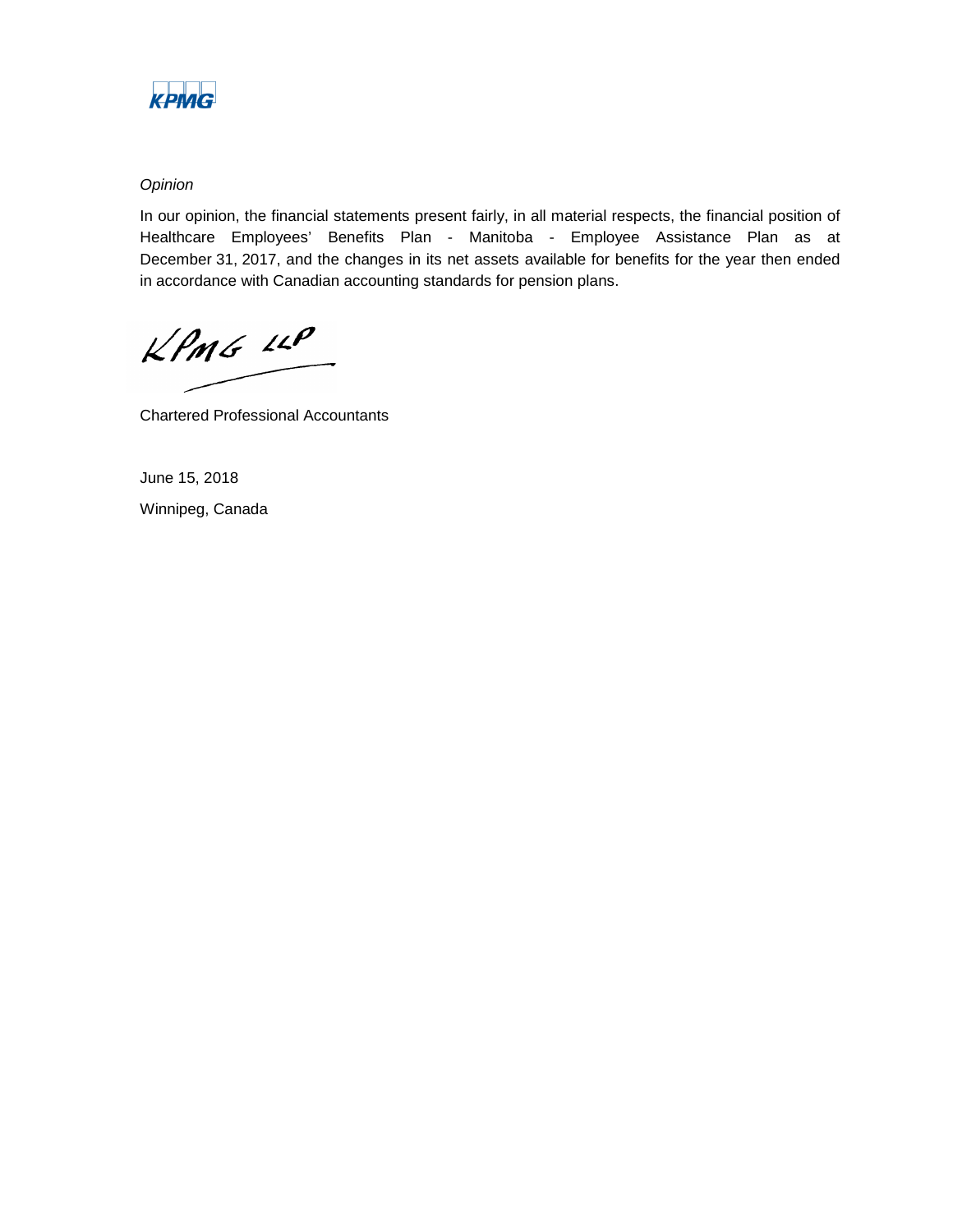Statement of Financial Position

December 31, 2017, with comparative information for 2016

|                                              | 2017          | 2016          |
|----------------------------------------------|---------------|---------------|
| <b>Assets</b>                                |               |               |
| Cash                                         | \$<br>434,059 | \$<br>336,236 |
| Receivable from Manitoba Blue Cross (note 3) | 8,235         | 13,110        |
| <b>Total assets</b>                          | \$<br>442,294 | \$<br>349,346 |
| Liabilities                                  |               |               |
| Accounts payable and accrued liabilities     | \$<br>7,000   | \$<br>7,000   |
| Net assets available for benefits            | 435,294       | \$<br>342,346 |

See accompanying notes to financial statements.

Approved by the Trustees:

rouard Chair Vice-Chair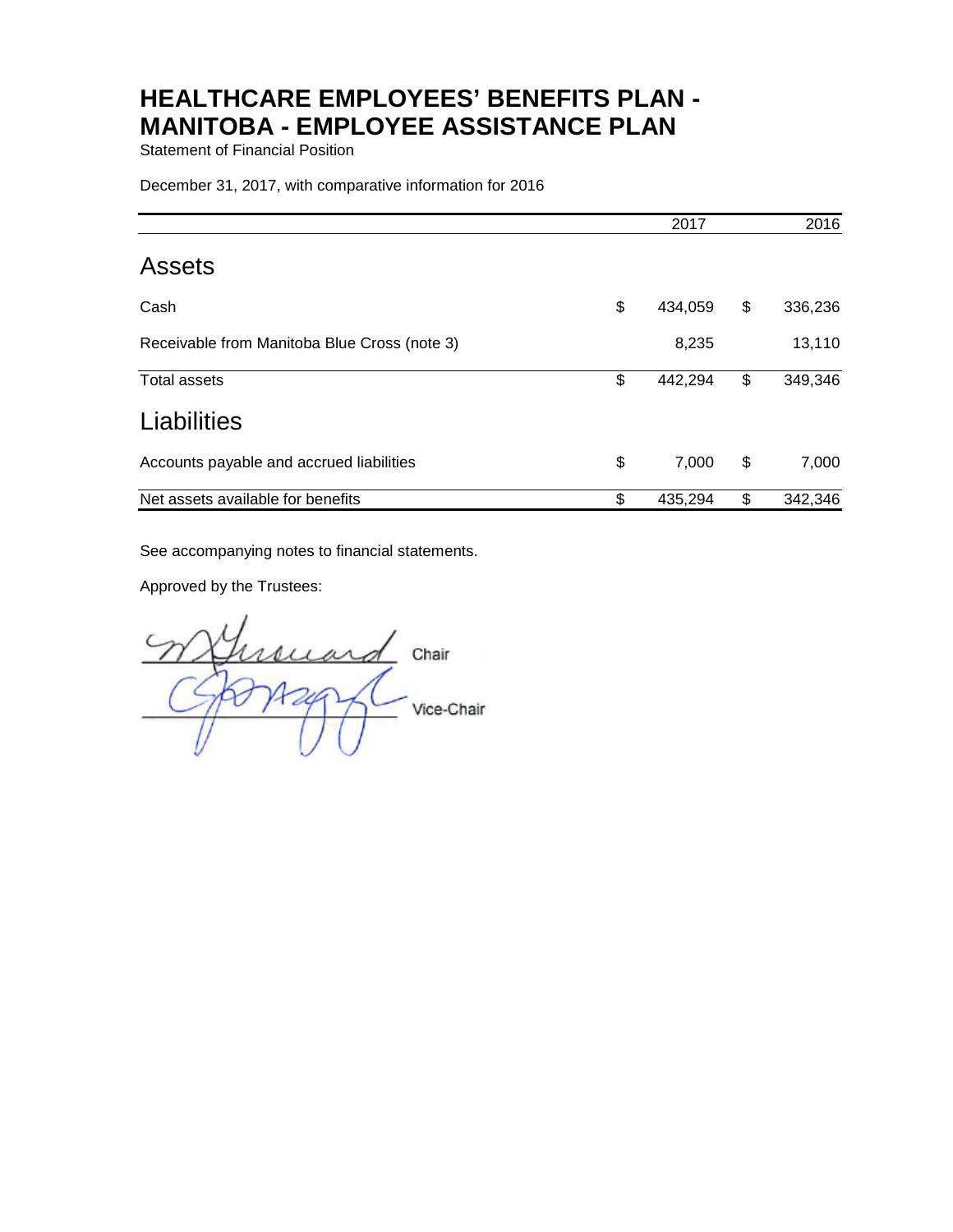Statement of Changes in Net Assets Available for Benefits

Year ended December 31, 2017, with comparative information for 2016

|                                                      | 2017            | 2016            |
|------------------------------------------------------|-----------------|-----------------|
| Increase in net assets:                              |                 |                 |
| Premiums                                             | \$<br>2,260,080 | \$<br>2,280,989 |
| Interest income                                      | 3,328           | 1,831           |
| Total increase in net assets                         | 2,263,408       | 2,282,820       |
| Decrease in net assets:                              |                 |                 |
| EAP service costs                                    | 2,148,445       | 2,124,578       |
| Administrative expenses (notes 4 and 7)              | 22,015          | 22,303          |
| Total decrease in net assets                         | 2,170,460       | 2,146,881       |
| Increase in net assets available for benefits        | 92,948          | 135,939         |
| Net assets available for benefits, beginning of year | 342,346         | 206,407         |
| Net assets available for benefits, end of year       | 435,294         | \$<br>342,346   |

See accompanying notes to financial statements.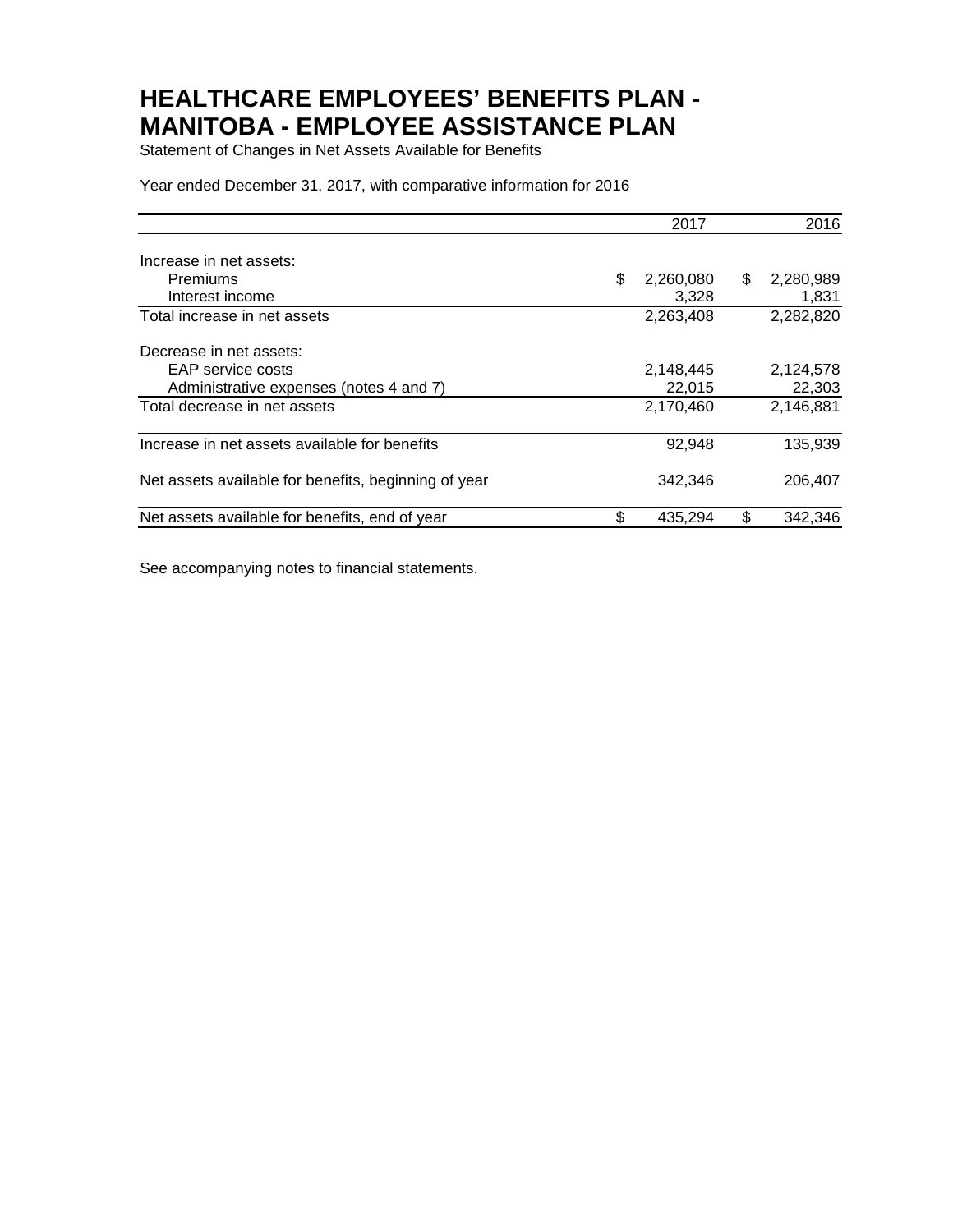Notes to Financial Statements

Year ended December 31, 2017

#### **1. General:**

Healthcare Employees' Benefits Plan - Manitoba (HEBP) is a jointly trusteed, not-for-profit organization which includes the employee assistance plan (the Plan) for healthcare employees in Manitoba.

The Plan is registered as a health and welfare trust under the *Income Tax Act* and is not subject to income taxes*.*

The Plan provides a comprehensive counselling service designed to help identify and resolve personal concerns affecting the health and well-being of participating employees and their families. The employee assistance plan (EAP) services are provided by Manitoba Blue Cross effective April 1, 2014.

### **2. Significant accounting policies:**

(a) Basis of presentation:

The Plan follows Canadian accounting standards for pension plans for accounting policies related to its obligations. In selecting or changing accounting policies that do not relate to its obligations, the Plan complies on a consistent basis with Canadian accounting standards for private enterprises.

These financial statements are prepared on a going concern basis and present the financial position of the Plan as a separate financial reporting entity, independent of the participating employers and members. Only the assets and obligations to members eligible to participate in the Plan have been included in these financial statements. These financial statements do not portray the funding requirements of the Plan.

(b) Financial instruments:

Financial instruments are recorded at fair value on initial recognition. Cash and investments, if any, are subsequently measured at fair value. All other financial instruments are subsequently measured at cost or amortized cost, unless management has elected to carry the instruments at fair value. The Plan has elected not to carry any such financial instruments at fair value.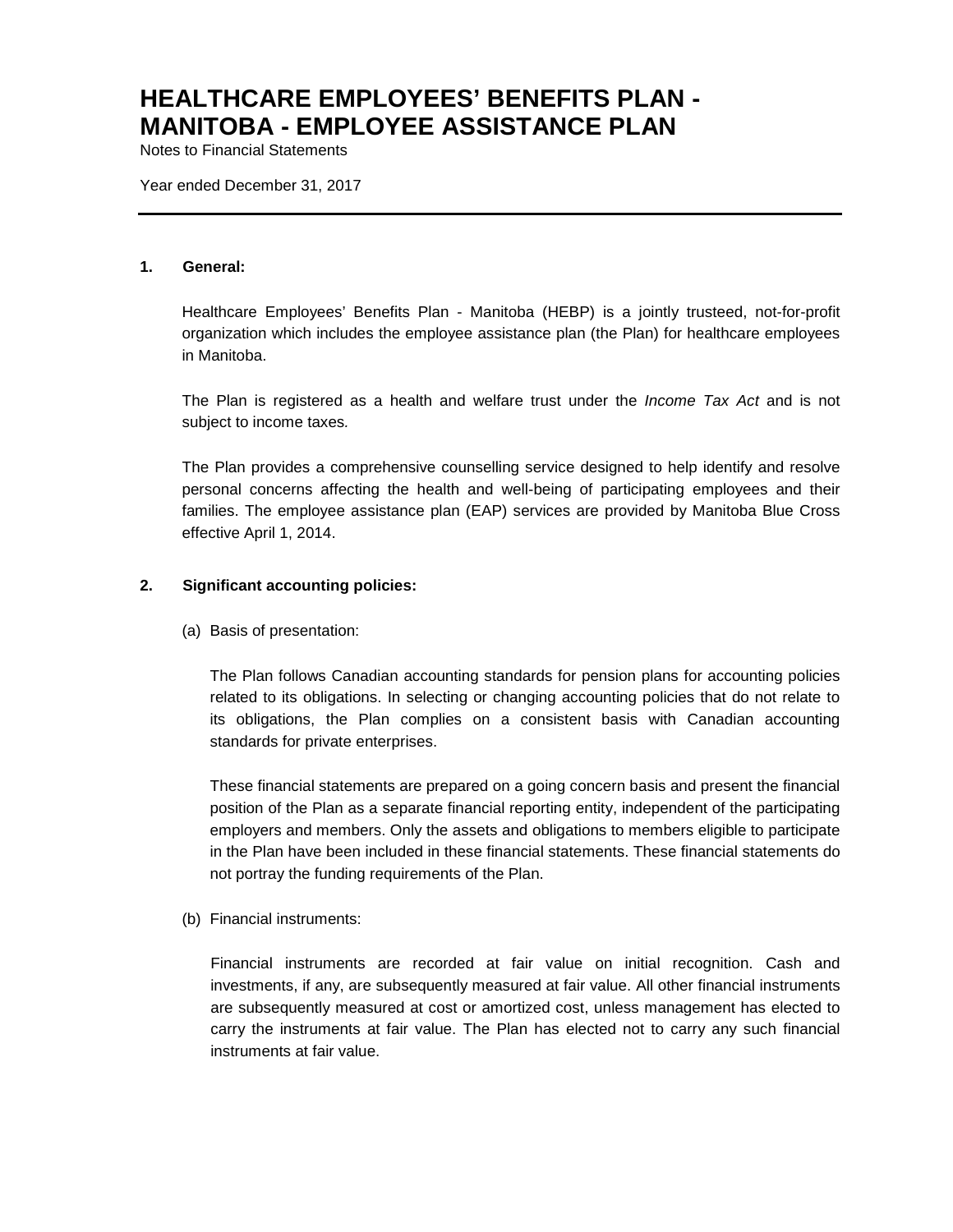Notes to Financial Statements (continued)

Year ended December 31, 2017

### **2. Significant accounting policies (continued):**

Transaction costs incurred on the acquisition of financial instruments measured subsequently at fair value are expensed as incurred. All other financial instruments are adjusted by transaction costs incurred on acquisition and financing costs. These costs are amortized using the straight-line method.

### (c) Premiums:

Premiums recorded in the statement of changes in net assets available for benefits include the members' subscription required for employee assistance coverage. Premiums are recorded on an accrual basis.

(d) EAP service costs:

EAP service costs are recorded in the period in which they are paid or payable. Any service costs not paid at fiscal year-end, if any, are reflected in accounts payable and accrued liabilities.

(e) Use of estimates:

The preparation of financial statements requires management to make estimates and assumptions that affect the reported amounts of assets and liabilities, the disclosure of contingent assets and liabilities at the date of the financial statements and the reported amounts of increases and decreases in net assets available for benefits during the year. Actual results could differ from those estimates.

### **3. Receivable from Manitoba Blue Cross:**

The amounts receivable from Manitoba Blue Cross are funds held by Manitoba Blue Cross at December 31, 2017 related to the excess of premiums collected over service costs charged to the Plan.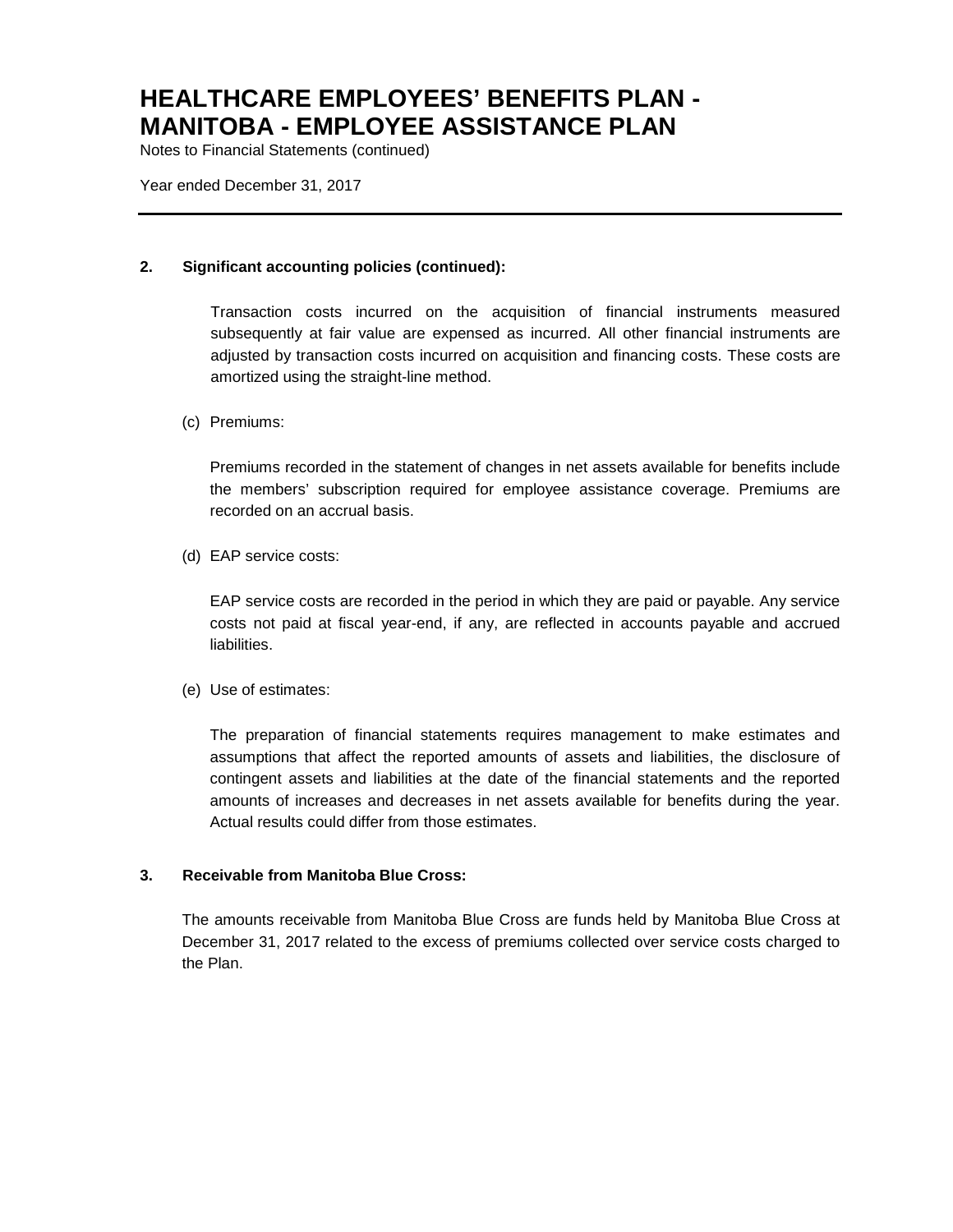Notes to Financial Statements (continued)

Year ended December 31, 2017

### **4. Administrative expenses:**

|                                                                      | 2017                        | 2016                   |
|----------------------------------------------------------------------|-----------------------------|------------------------|
| Salaries and benefits<br>Audit fees<br>Other administrative expenses | \$<br>15,000<br>6,973<br>42 | 15,000<br>6,843<br>460 |
|                                                                      | \$<br>22,015                | 22,303                 |

### **5. Capital management:**

The main objective of the Plan is to sustain a certain level of net assets in order to meet the obligations of the Plan. Increases in net assets are a direct result of premiums paid into the Plan by eligible employers. The main use of net assets is for payment of service costs for eligible members of the Plan.

### **6. Risk management:**

(a) Market risk:

Management of the Plan believe they are not exposed to any market risks including interest rate, currency and other price risk in relation to the Plan's financial instruments.

(b) Credit risk:

Credit risk associated with receivable from Manitoba Blue Cross is minimized due to its nature. Premiums are collected by Manitoba Blue Cross from participating employers which are used to pay the service costs. No provision for doubtful receivables has been recorded in 2017 or 2016.

(c) Liquidity risk:

Liquidity risk is the possibility that financial assets of the Plan cannot be readily converted into cash when required. Liquidity risk is managed through premiums received being held by Manitoba Blue Cross on behalf of the Plan to fund the Plan's obligations. The Plan's accounts payable and accrued liabilities have contracted maturities of less than one year.